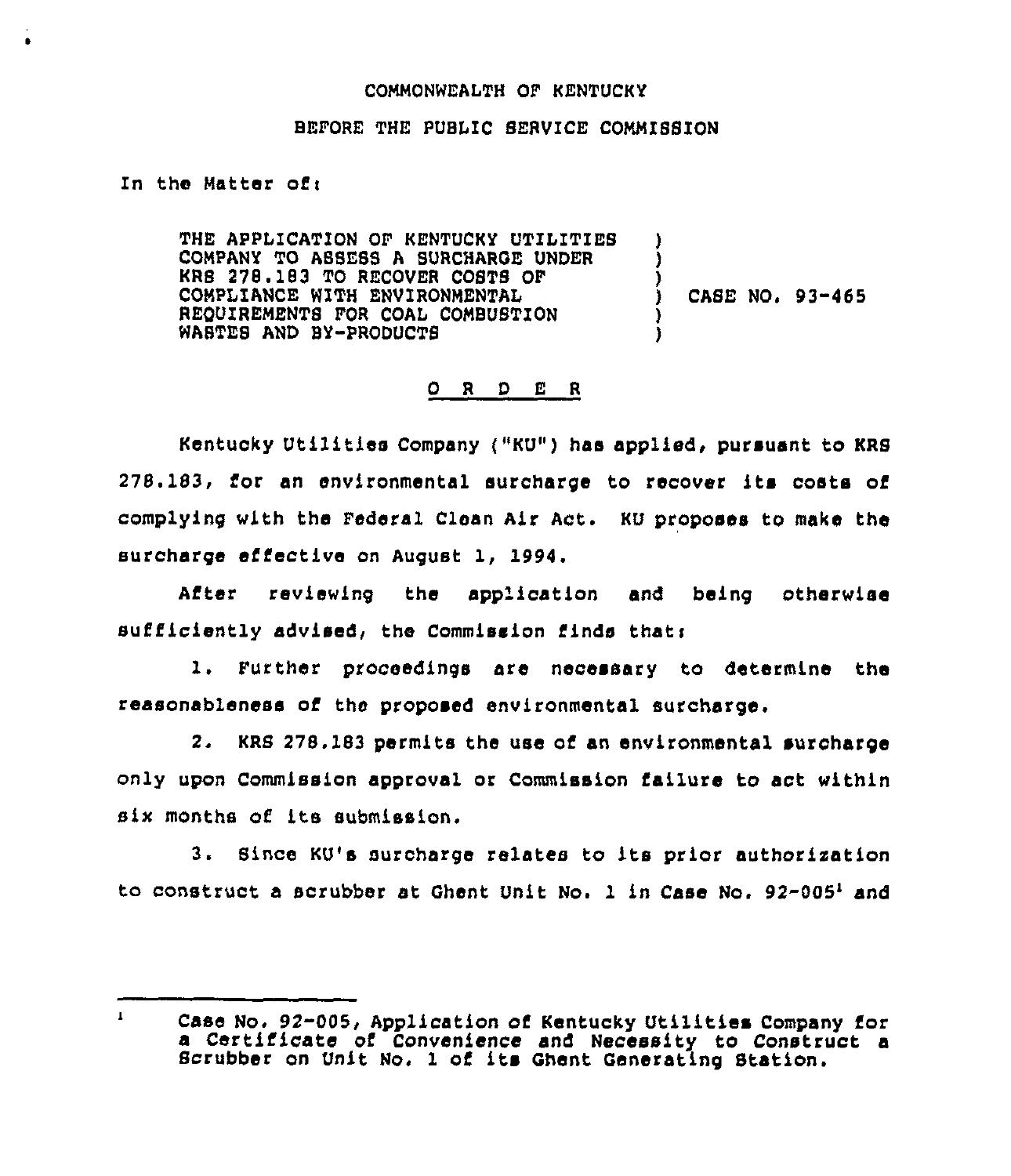its Integrated Resource Plan in Case No. 93-382.<sup>2</sup> the records of those cases should be incorporated herein by reference.

4. No later than February 18, 1994, KU should file 10 copies, with service on all parties of record, of the November 1993 Update of KU's compliance plan reassessment study referenoed in Ncwett's Direct Testimony at page 8.

IT 18 THEREFORE ORDERED that:

 $\mathbf{z}$ 

1. KU shall not assess its proposed environmental surcharge until Commission approval or July 20, 1994, whichever occurs first.

2. The procedural schedule set forth in Appendix <sup>A</sup> to this Order shall be followed.

3. All requests for information snd responses thereto shall be appropriately indexed. All responses shall include the name of the witness who will be responsible for responding to the questions related to the information provided, with copies to all parties of record and 10 copies to the Commission.

4. KU shall give notice of the hearing in accordance with  $807$  KAR 5:011, Section  $8(5)$ . At the time publication is requested, KU shall forward a duplicate of the notice and request to the Commission.

5. Notions for extensions of time with respect to the schedule herein shall be made in writing and shall be granted only upon a showing of good cause.

Case No. 93-382, A Review Pursuant to 807 KAR 5:058 of the 1993 Integrated Resource Plan of Kentucky Utilities Company'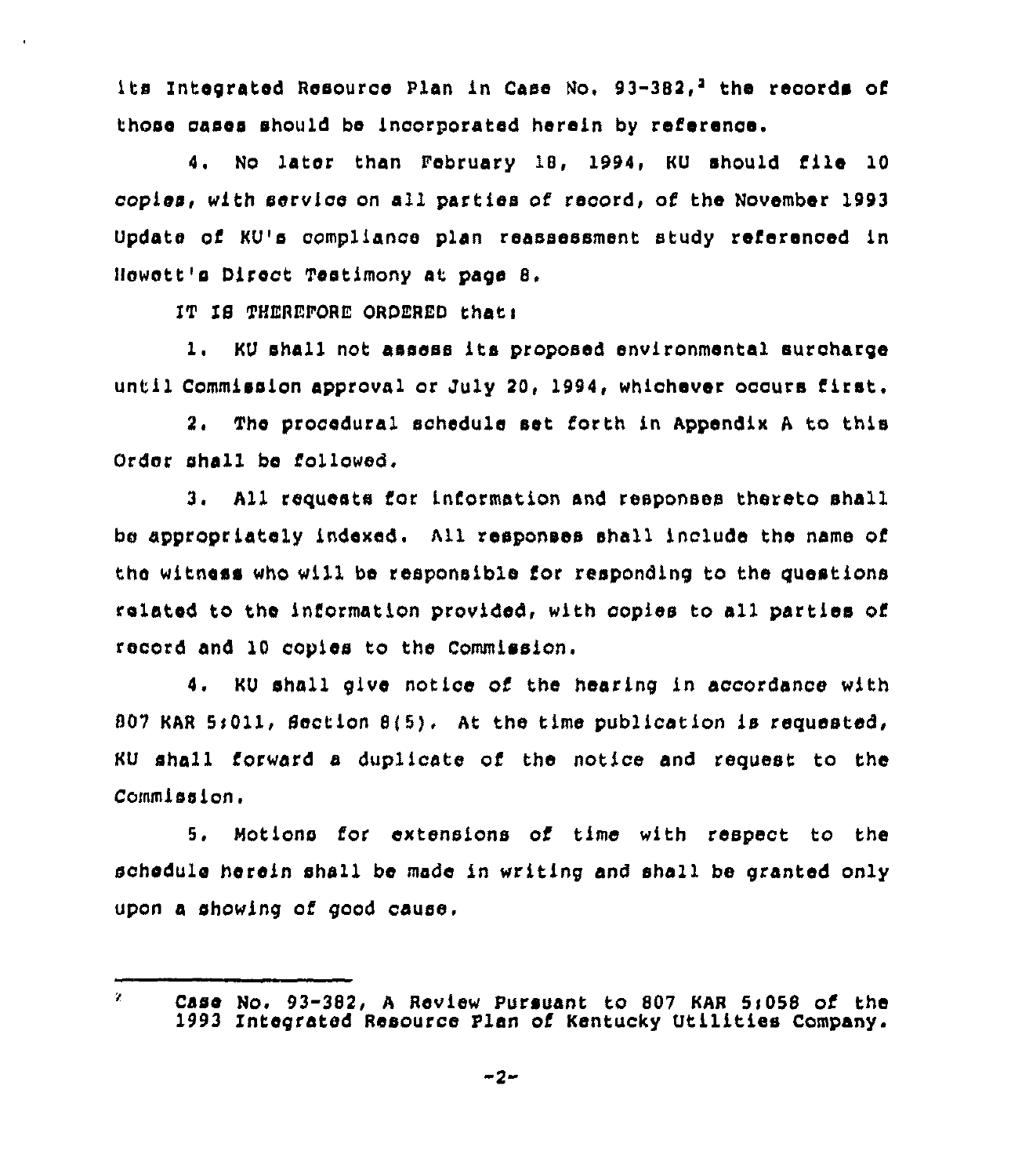6. The records of Casa Nos. 92-005 and No. 93-382 bs and they hereby are incorporated herein by reference.

7. No later than February 18, 1994, KU shall file 10 copies, with service on all parties of record, of the November 1993 Update of KU'e compliance plan reassessment study referenced in Hewett's Direct Testimony at page 8.

B. Nothing contained herein shall prevent the Commission from entering further Orders in this matter.

Done at Frankfort, Kentucky, this 14th dny af Pebruary, 1994,

PUBLIC SERVICE COMMISSION

Por the Commissio

ATTEST:

 $M$ ille

Executive Director